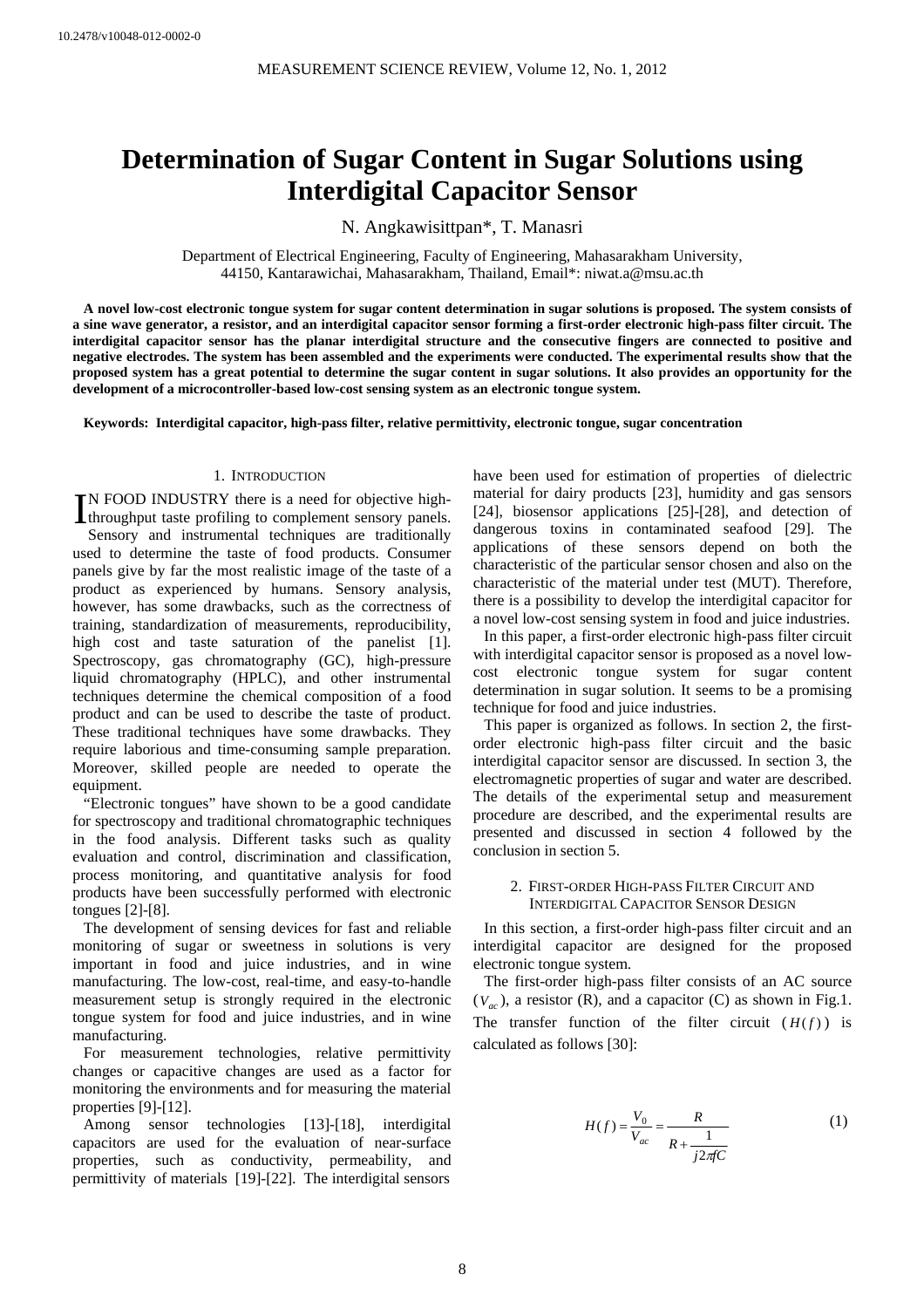$$
|H(f)| = \frac{R}{\sqrt{R^2 + \frac{1}{(2\pi fC)^2}}}
$$
 (2)

$$
f_c = \frac{1}{2\pi RC}
$$
 (3)

where  $V_o$  is the output voltage,  $V_{ac}$  is the driving signal voltage,  $f$  is the operating frequency, and  $f_c$  is the cutoff frequency.

The transfer function of the circuit is illustrated in Fig.2 when  $R=5 k\Omega$ , and  $C=8.0248$  pF are assumed. Then the cutoff frequency is 4 MHz.



Fig.1. A first-order high-pass filter circuit.

In Fig.2, the transfer function characteristic illustrates that the slope is linear in the transition zone while other frequencies, which are higher than  $f_c$ , become saturated. The sensor capacitance can be changed due to the variations of sugar concentration. This can significantly change the linear slope in the transition zone and the cutoff frequency. Therefore, it is very suitable to utilize the transition zone for sugar content determination in sugar solutions.



Fig.2. The transfer function of the first-order high-pass filter with R=5 *k*Ω and C=8.0248 pF.

The interdigital capacitor is chosen as the sensor for our system. The interdigital capacitor sensor has the same principle of operation as the parallel plate or coaxial cylinder permittivity sensor [31]. The voltage is applied to the interdigital capacitor electrodes, and the impedance across the capacitor electrodes is changed due to the frequency and capacitance variations. However, unlike the parallel plate capacitor, the interdigital capacitor sensor does not require two-sided access to the MUT.

The interdigital capacitor sensor in Fig.3 is specially designed on a printed circuit board (PCB) to transform the permittivity differences of sugar concentration into capacitance variations. The capacitance of interdigital capacitor sensor in Fig.3 is determined by summing the twodimensional unit cell capacitance  $C_{UC}$  in Fig.3(b). The total capacitance of the interdigital capacitor is as follows [32]:

$$
C = C_{UC}(N-1)L
$$
 (4)

$$
C_{UC} = C_1 + C_2 + C_3 \tag{5}
$$

$$
C_1 + C_3 = \varepsilon_0 \left( \frac{\varepsilon_1 + \varepsilon_3}{2} \right) \frac{K(\sqrt{1 - k^2})}{K(k)} \tag{6}
$$

$$
C_2 = \varepsilon_0 \varepsilon_2 \frac{h}{a} \tag{7}
$$

$$
k = \frac{a}{b} \tag{8}
$$

where N is the number of unit cells, L is the length of the electrode,  $\varepsilon_0$  is the free space permittivity  $(8.854 \times 10^{-12})$ F/m),  $\varepsilon_1$  is the relative permittivity of the MUT,  $\varepsilon_2$  is the relative permittivity of material between electrodes, and  $\varepsilon_3$  is the relative permittivity of the PCB substrate.  $K[x]$  is a complete elliptic integral of the first kind.



Fig.3. (a) Top view of an interdigital capacitor. (b) Cross section view of the interdigital capacitor [32].

To design an interdigital capacitor for our paper, the dimension values of the sensor were:  $h=35 \mu m$ ,  $t=5 \text{ cm}$ ,  $a=1$ mm,  $b = 2$  mm,  $L=20$  mm, and  $N=20$ . The free space permittivity  $\varepsilon_1 = \varepsilon_2 = 1.0$ , and the relative permittivity of substrate (AD260A)  $\varepsilon_3 = 2.60$ . The total capacitance calculated from  $(4)-(8)$  is 8.0248 pF.

The proposed system for sugar content determination in sugar solutions consists of a first-order high-pass filter circuit with an interdigital capacitor sensor. The transfer function of the high-pass filter circuit is illustrated by the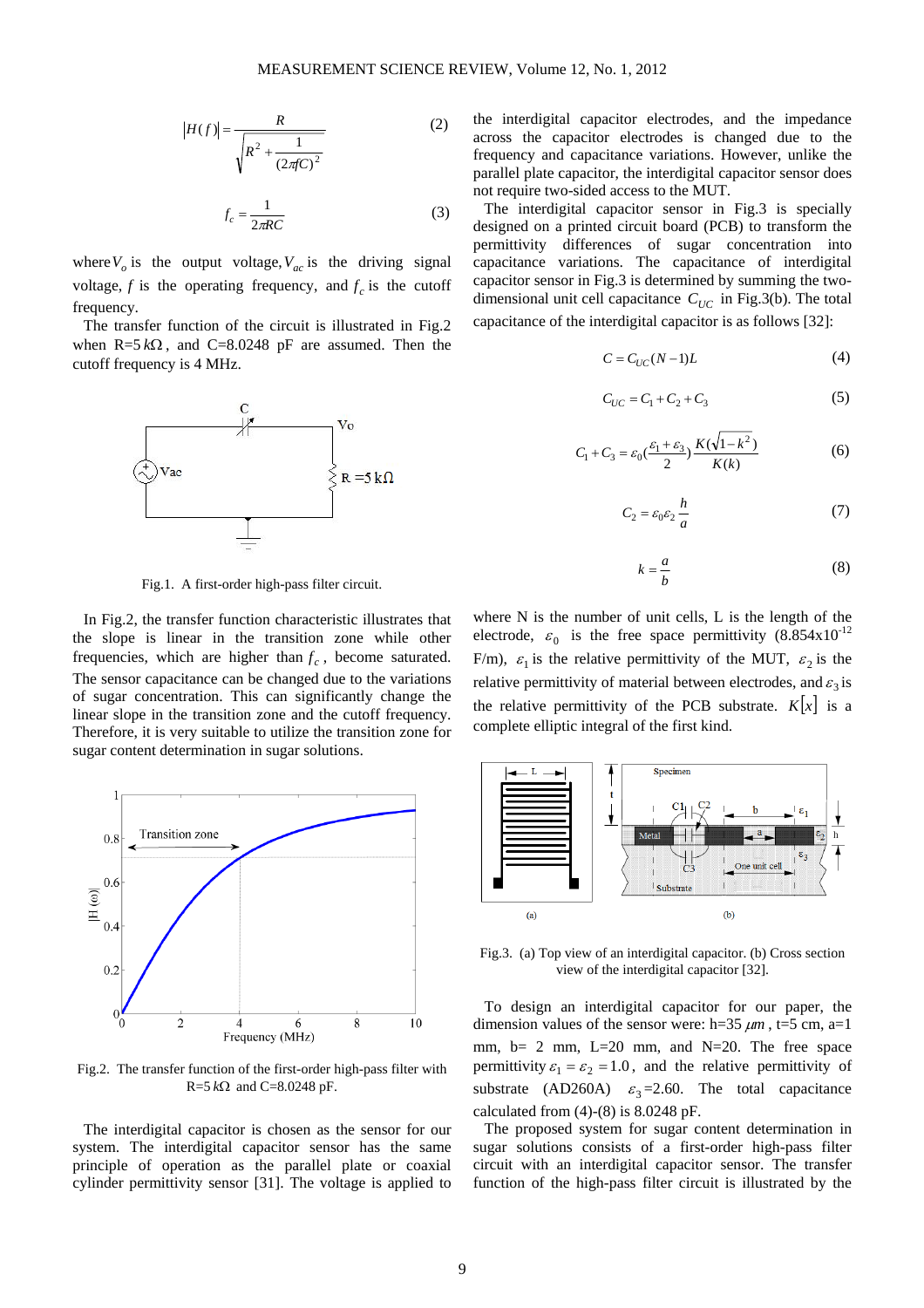linear slope in the transition zone. Moreover, the interdigital capacitor sensor can sense the permittivity changes in the sugar solutions. This effect can change the cutoff frequencies and the linear slopes according to the capacitance changes in sugar solutions. Therefore, there is a possibility to use the proposed system for sugar content determination in sugar solutions by measuring the output voltage variations of the filter circuit.

# 3. ELECTROMAGNETIC PROPERTIES OF WATER AND SUGAR

The components in sugar solutions are water and sugar. Both materials have their own relative permittivity. Material model of distilled water was recognized by Debye in 1926 and describes the relative permittivity of water as a function of frequencies in (9) [33].

$$
\varepsilon_{water} = \varepsilon' - j\varepsilon^{''} = \varepsilon_{\infty} + \frac{\varepsilon_{s} - \varepsilon_{\infty}}{1 + j2\pi f\tau}
$$
(9)

where  $\varepsilon_{\infty}$  is the relative permittivity at the optical frequencies,  $\varepsilon$ <sub>s</sub> is the relative permittivity at the static frequency,  $\tau$  is electrical relaxation time, and  $f$  is the frequency. The values of these parameters for water are:  $\varepsilon_{\infty}$  =4.60,  $\varepsilon_{s}$  =78.3, and  $\tau$  =8.07 ps while the relative permittivity of sugar, considered to be a constant value, is  $\varepsilon_{\text{Sugar}} = 3.525 - j0.0025$  obtained from [34]. The relative permittivity of water is plotted in Fig.4.



Fig.4. the relative permittivity of water with the Debye model.

For very low frequency such as the frequency of 200 kHz, the relative permittivity of water is 78.3− *j*0.0007 . Since the imaginary parts of permittivity of water and sugar are very low, the capacitor loss can be neglected. The resistor R in the circuit is equal to  $5 k\Omega$ . The upper limit of  $V_o$  can be calculated using (1)-(8) with the relative permittivity of water while the lower limit of  $V<sub>o</sub>$  can be calculated using (1)-(8) with the relative permittivity of sugar. The  $V<sub>o</sub>$  of both sugar and water are shown in Fig.5 when  $V_{ac}$  is equal to  $10V_{peak}$ . The  $V_o$  obtained from different sugar contents in

the solutions should fall within the range. The voltage differences of  $V<sub>o</sub>$  between water and sugar are shown in Fig.6. The maximum voltage difference occurs at the frequency of 300 kHz.



Fig.5. The output voltage calculated across the resistor are shown when the sensor is immersed into the water and the sugar.



Fig.6. The output voltage difference between water and sugar with frequency variation.

#### 4. EXPERIMENTAL RESULTS

The interdigital capacitor sensor is fabricated using the materials and dimension values from section 2. The interdigital capacitor sensor is connected to a resistor to form the first-order high-pass filter circuit. The total capacitance calculated is 8.0248 pF, and the resistance of R is 5 *k*Ω . The fabricated sensor is illustrated in Fig.7, and Fig.8.

The first-order high-pass filter circuit with the designed interdigital sensor and the resistor is driven by a 10 *Vpeak* sine wave source. The circuit is assembled from the schematic diagram in Fig.1. The experimental setup is illustrated in Fig.9. The interdigital capacitor sensor is immersed in a beaker containing a sugar solution. The driving signal for the circuit is provided by the GW Instek GFG-8217A function generator. The LeCroy LT354 digital oscilloscope is used for output voltage measurements.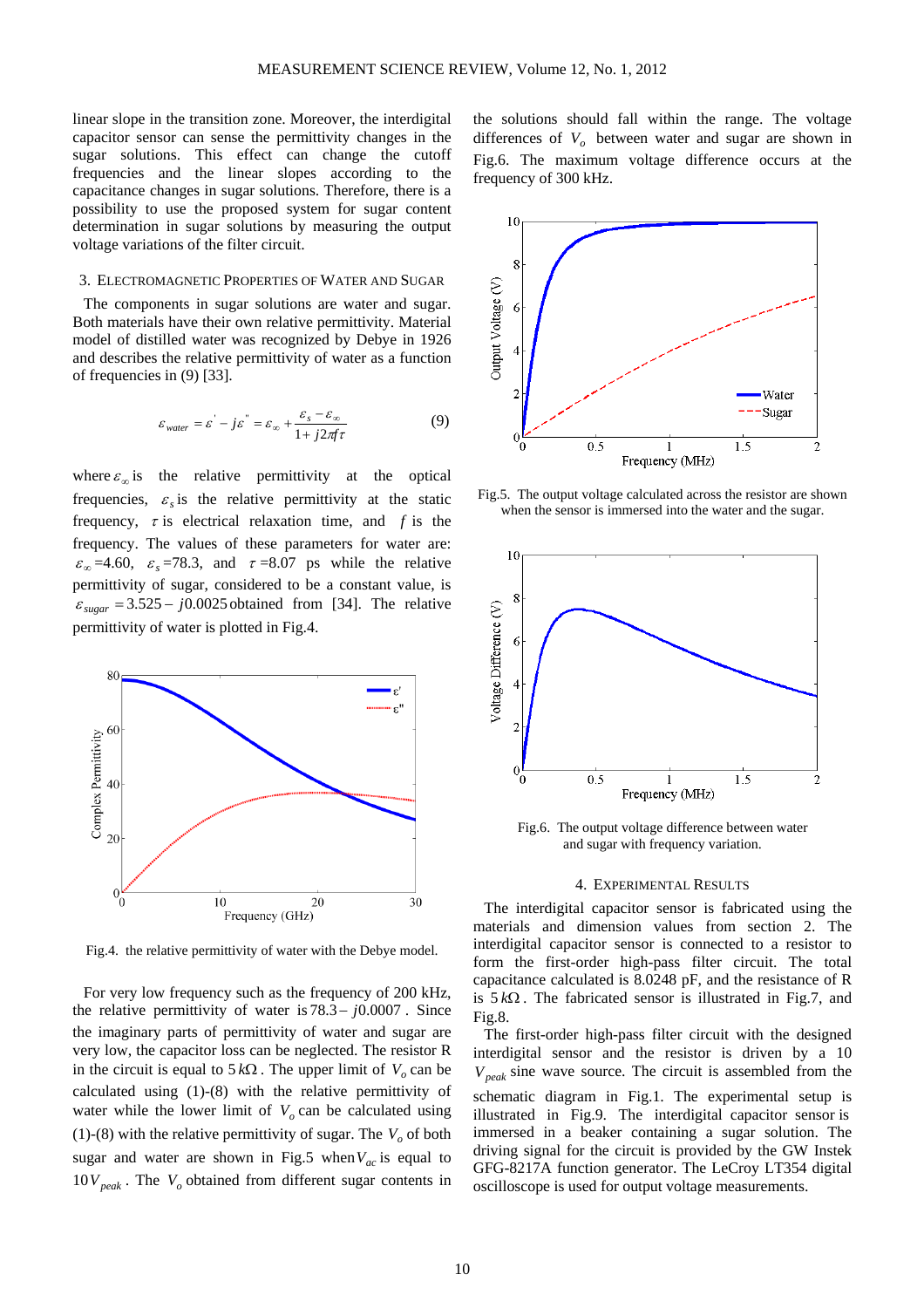

Fig.7. The front view of the fabricated capacitor sensor.



Fig.8. The back view of the fabricated interdigital capacitor sensor. It shows a resistor of 5 *k*Ω .



Fig.9. Experimental setup for sugar content determination in a sugar solution.

To verify our designed sensor, the initial investigation of the sensor is performed in air. The results are shown in Fig.10. In Fig.10, the measured and calculated results are in good agreement.

To determine the sugar content in sugar solution, the circuit is tested on different sugar solutions. The sugar solutions are prepared by mixing water and sugar. Different sugar solutions are prepared containing 10, 15, 20, 25, 30, 35, 40, 45, and 50 % sugar concentration by weight. The interdigital capacitor sensor is immersed into different sugar solutions in beakers. The circuit is driven by the 10 *Vpeak* sine wave using the GW Instek GFG-8217A function generator. The driving signal frequencies are varied between 100 kHz and 800 kHz. The  $V<sub>o</sub>$  are recorded using the LeCroy LT354 digital oscilloscope. Measured output voltages of different sugar solutions are plotted in Fig.11. The experimental results show that the output voltages of the solutions are decreased as the sugar concentrations in the solutions are increased.



Fig.10. Comparison of calculated results and measured results of  $V<sub>o</sub>$  is shown when the sensor investigation is performed in air.



Fig.11. Output voltages of the resistor with different sugar solutions are plotted as a function of frequencies.



Fig.12. the output voltage differences between 10% and 50% sugar concentrations for different operating frequencies.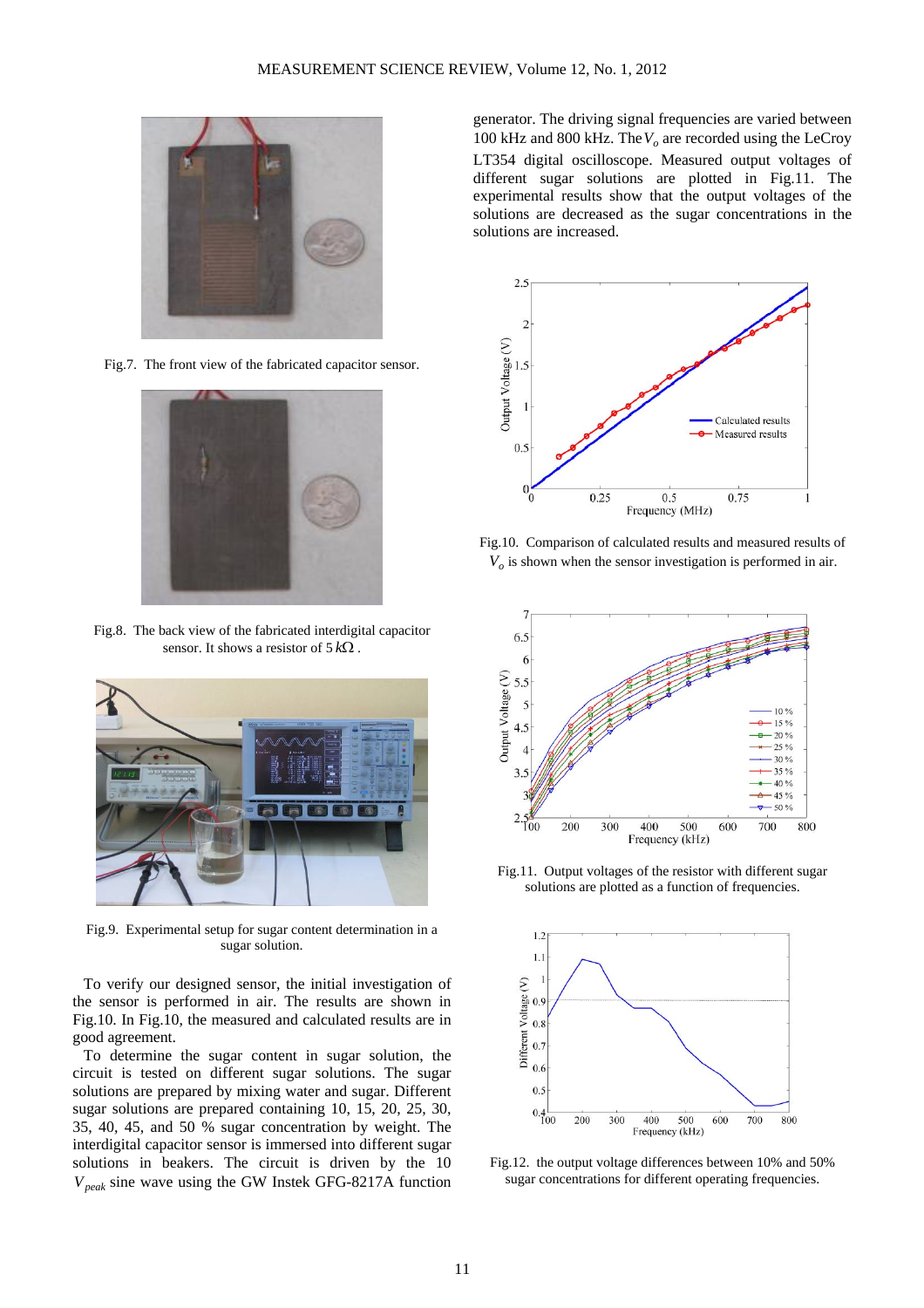The output voltage differences between 10 % and 50 % sugar content in the solutions are shown in Fig.12 with different operating frequencies. The maximum output voltage difference between 10 % and 50 % sugar concentrations is 1.1 V, and occurred at the operating frequency of 200 kHz. Compared to other frequencies, the frequency of 200 kHz is the appropriate frequency to be implemented for the electronic tongue system because this frequency can provide the maximum output voltage difference when the sensor is tested with different sugar contents.

Nine sugar solutions were tested for sugar content determination. The output voltages across the resistor were measured with the operating frequencies between 100 kHz and 800 kHz.

All measured output voltages in Fig.11 fall within the range of the lower limits (from sugar) and the upper limits (from water) in Fig.5.

The maximum output voltage difference between 10 % and 50 % sugar concentration occurred at the operating frequency of 200 kHz as shown in Fig.12 while the maximum output voltage difference between sugar and water occurred at the operating frequency of 300 kHz as shown in Fig. 6. The curve of output voltage difference between 10 % and 50 % sugar concentration in Fig. 12 is similar to that of output voltage difference between sugar and water in Fig.6.

The output voltage differences shown in Fig.12 indicate that the measurement at the frequency range of 120-300 kHz provides the opportunity for the development of a low-cost electronic tongue associated with any microcontroller system.

#### 5. CONCLUSION

This paper has reported a novel low-cost electronic tongue system for sugar content determination in sugar solutions. The system utilizes a first-order electronic high-pass filter circuit with an interdigital capacitor sensor as a tool for a promising technique for food and juice industries. The interdigital capacitor sensor has been designed and fabricated. The experiments have been conducted. The proposed electronic system with the interdigital capacitor sensor responds very well to different percentages of sugar content in sugar solution. The experimental results show that the suitable frequencies of the voltage source for the proposed system are the frequencies of 120-300 kHz to obtain the large output voltage differences between 10 % and 50 % sugar concentration. The interdigital capacitor sensor has the potential to be used as a sensor for inspecting sugar content in sugar solutions. The experimental results show there is a possibility of developing a novel low-cost sensing system using any microcontroller for food and juice industries. The proposed system with the sensor can also have many other potential applications, such as alcohol content determination in solutions, soil moisture content determination, and etc.

#### ACKNOWLEDGMENT

Work presented in this paper was supported by the Faculty of Engineering, Mahasarakham University, Thailand. Authors wish to thank Asst. Prof. Nantakan Wongkasem, Khon Kaen University, Thailand for her helpful suggestions.

## **REFERENCES**

- [1] Berna, A.Z., Lammertyn, J., Saevels, S., Natale, C.D., Nicolai, B.M. (2004). Electronic nose systems to study shelf life and cultivar effect on tomato aroma profile. *Sensors and Actuators B: Chemical*, 97 (2-3), 324-333.
- [2] Beullens, K., Kirsanov, D., Irudayaraj, J., Rudnitskaya, A., Legin, A., Nicolai, B.M., Lammertyn, J. (2006). The electronic tongue and ATR-FTIR for rapid detection of sugars and acids in tomatoes. *Sensors and Actuators B: Chemical*, 116 (1-2), 107-115.
- [3] Ivarsson, P., Holmin, S., Hojer, N., Krantz-Rulcker, C., Winquist, F. (2001). Discrimination of tea by means of a voltammetric electronic tongue and different applied waveforms. *Sensors and Actuators B: Chemical*, 76 (1), 449-454.
- [4] Bleibaum, R.N., Stone, H., Tan, T., Labreche, S., Saint-Martin, E., Isz, S. (2002). Comparison of sensory and consumer results with electronic nose and tongue sensors for apple juices. *Food Quality and Preference*, 13 (6), 409-422.
- [5] Tian, S.Y., Deng, S.P., Chen, Z.X. (2007). Multifrequency large amplitude pulse voltammetry: A novel electrochemical method for electronic tongue. *Sensors and Actuators B: Chemical*, 123 (2), 1049-1056.
- [6] Beullens, K., Meszaros, P., Vermeir, S., Kirsanov, D., Legin, A., Buysens, S., Cap, N., Nicolai, B.M., Lammertyn, J. (2008). Analysis of tomato taste using two types of electronic tongues. *Sensors and Actuators B: Chemical*, 131 (1), 10-17.
- [7] Cole, M., Covington, J.A., Gardner, J.W. (2011). Combined electronic nose and tongue for a flavour sensing system. *Sensors and Actuators B: Chemical*, 156 (2), 832-839.
- [8] Novakowski, W., Bertotti, M., Paixao, T.R.L.C. (2011). Use of copper and gold electrodes as sensitive elements for fabrication of an electronic tongue: Discrimination of wines and whiskies. *Microchemical Journal*, 99 (1), 145-151.
- [9] Watanabe, K., Taka, Y., Fujiwara, O. (2009). Cole-Cole measurement of dispersion properties for quality evaluation of red wine. *Measurement Science Review*, 9 (5), 113-116.
- [10] Yeow, Y.K., Abbas, Z., Khalid, K. (2010). Application of microwave moisture sensor for determination of oil palm fruit ripeness. *Measurement Science Review*, 10 (1), 7-14.